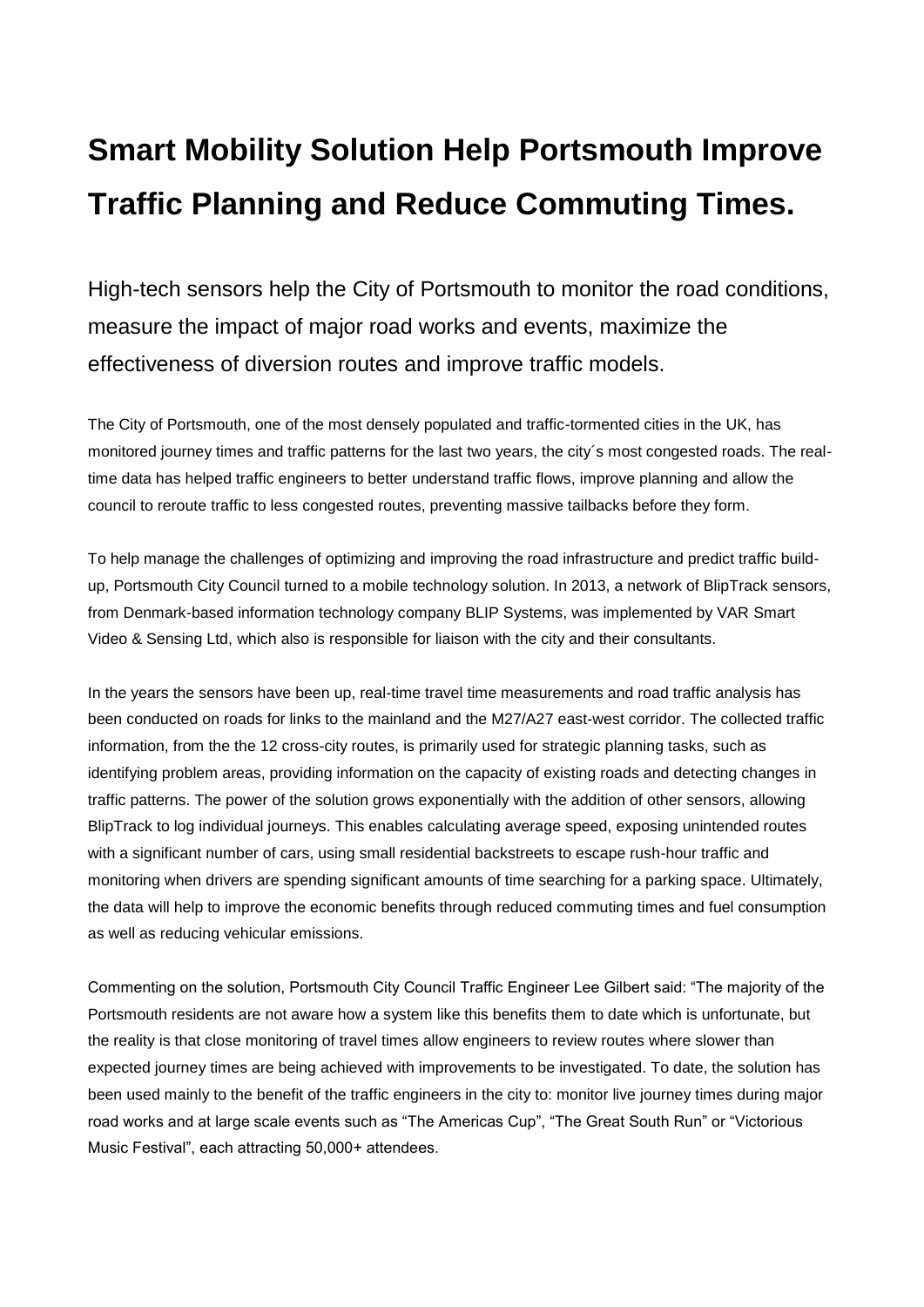Provide traffic data for future planning meetings; view historical data, looking for quieter days/times on the network when planning major road works; and allow traffic engineers to provide clear and understandable data from a 'third party' company to the public, mitigating the risk of any public perceptions that altering of data has been made for more favourable options.

"We consider that the ease of extracting traffic data from the BLIP Systems dashboard is significant to see how time savings are achieved. Selecting the required route, date, time, etc. is very straightforward and simple to understand. Regarding cost savings, one of the biggest is made by triangulating three or more data units, allowing multiple routes to be monitored," said Lee Gilbert, Traffic Engineer at Portsmouth City Council.

"Portsmouth has really benefited from the accurate data from the BlipTrack installations with a much improved understanding of journey times within the city of Portsmouth. Sensors have been moved occasionally to provide data from new sites where data was previously unavailable. This flexibility has also enhanced the level of confidence that the client has in overall product capability. We have found the ease of installation and setup incredibly simple. On average, it has taken 15 minutes or less to install one unit. The solution is very cost effective and the filter engine provides a robust method for removing the outlier data sets caused by vehicles stopping at shops, for example. There is no doubt that the solution has provided our clients with a level of confidence in better understanding journey times and hence managing the expectations of the travelling public," said Peter Eccleson, Managing Director at Smart Video & Sensing Ltd.

Preben Andersen, Sales Manager at Blip Systems, said: "We are very happy to be able to effectively gather and provide Portsmouth with reliable traffic data and to be able to optimize processes to benefit the city, its citizens, and ultimately, the environment."

"In the very near future, following an 18mth monitoring program, we will be making the data available to city employees to use, which will allow us to collect information on how useful the BlipTrack journey time data is to a wider-range group. If positive, then full availability will be made to the public via a link through a new 'QVision web site' supplied by Smart CCTV Ltd, encompassing live streaming CCTV cameras, road works information, and more. This information will be on our website: [www.livetrafficportsmouth.com,](http://www.livetrafficportsmouth.com/)" ended Lee Gilbert, Traffic Engineer at Portsmouth City Council.

The BlipTrack solution is successfully employed in optimization efforts in road traffic in UK, Ireland, New Zealand, USA, Canada, Denmark, Sweden and Norway. In addition, the solution is implemented in more than 25 international airports, including Manchester, Bristol, Dublin, New York, Cincinnati, Amsterdam, Dubai, Genéve, Toronto, Milano, Barcelona, Auckland, Brussels, Oslo, Copenhagen and Helsinki. In recent years, the solution has also been implemented in ports, train stations, ski resorts, amusement parks, and at events all over the world.

## **About Portsmouth**